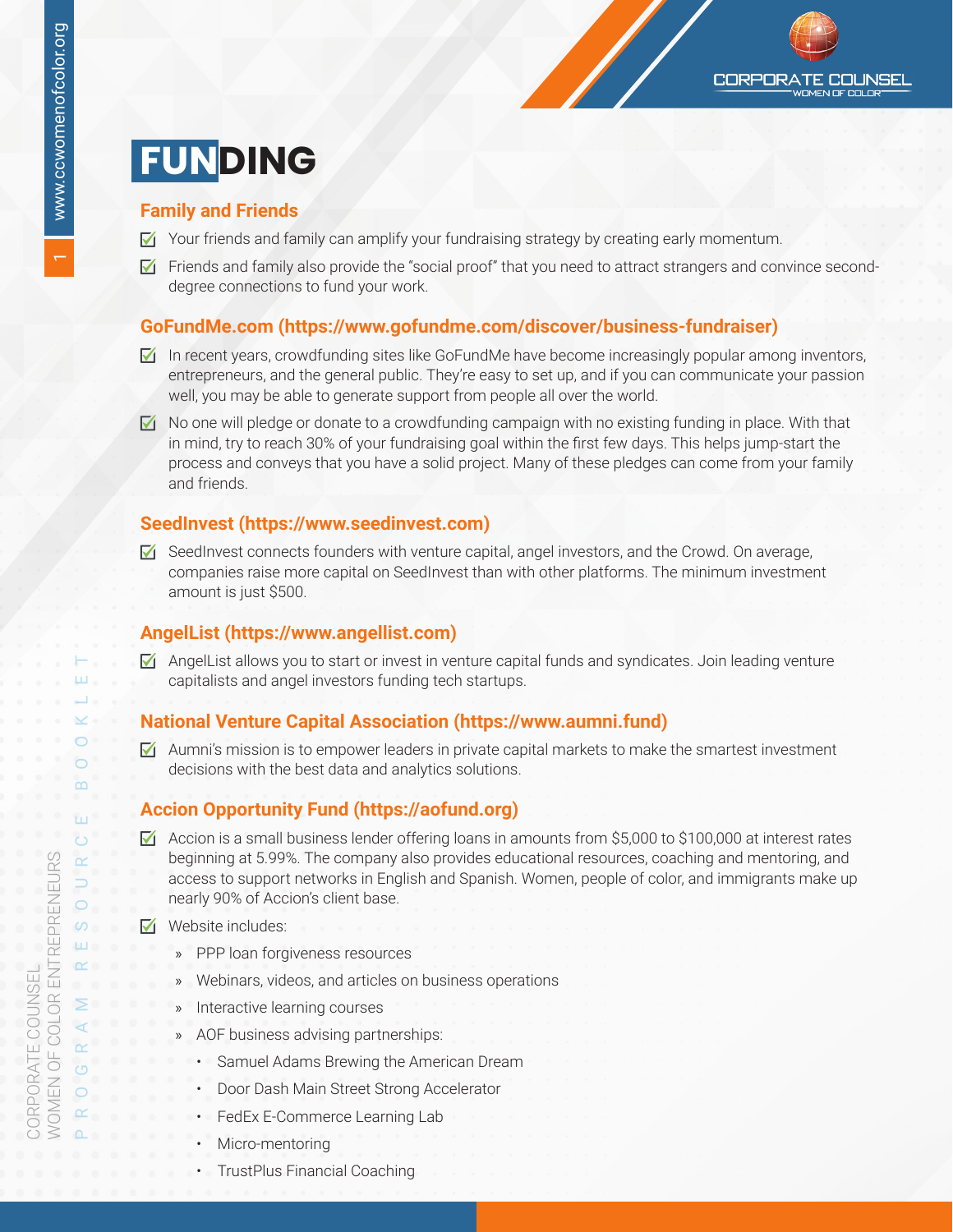CORPOR COI INSEL

## **CONTACT**

**San Jose Headquarters**

**111 West St. John Street, Suite 800, San Jose, California 95113**

#### **Los Angeles**

**5701 South Eastern Avenue, Suite 120, City of Commerce, California 90040**

**Small Business Loan Inquiries**

**For questions, or help with a small business loan application:**

**New Customers:**

**English: 888-720-3215 (8 am – 8 pm, your local time) Spanish: 888-648-7859 (8 am – 8 pm, your local time)**

**Existing Customers:**

**844-677-3863 (8 am – 8 pm, your local time)**

**customercare@opportunityfund.org**

#### **U.S. Small Business Administration [\(http://www.sba.gov](http://www.sba.gov))**

- ☑ Website includes:
	- » Starting a business
	- » Federal contracting assistance
	- » Access to capital
	- » Community Navigator Program offering grants of \$1MM \$5MM
	- » Export and trade assistance
	- » Online learning center with special courses for women, veterans, and small businesses in underserved American cities (Community Navigators)
	- » List of resource partners: Veterans Business Outreach, SCORE Business Mentors, Women's Business Centers, Small Business Development Centers (SBDCs)
	- » Links to System for Awards Management (SAM.gov)

## **LEGAL**

#### **LegalZoom [\(https://www.legalzoom.com](https://www.legalzoom.com))**

- $\triangledown$  LegalZoom can help you form your business as well as overcome copyright and trademark issues.
- $\nabla$  To get started, visit:

[https://www.legalzoom.com/?utm\\_source=239232&utm medium=affiliate&clickId=3732218795](https://www.legalzoom.com/?utm_source=239232&utm medium=affiliate&clickId=3732218795)

☑ CCWC has partnered with LegalZoom through its Affiliate Program.

ш

 $\checkmark$  $\bigcirc$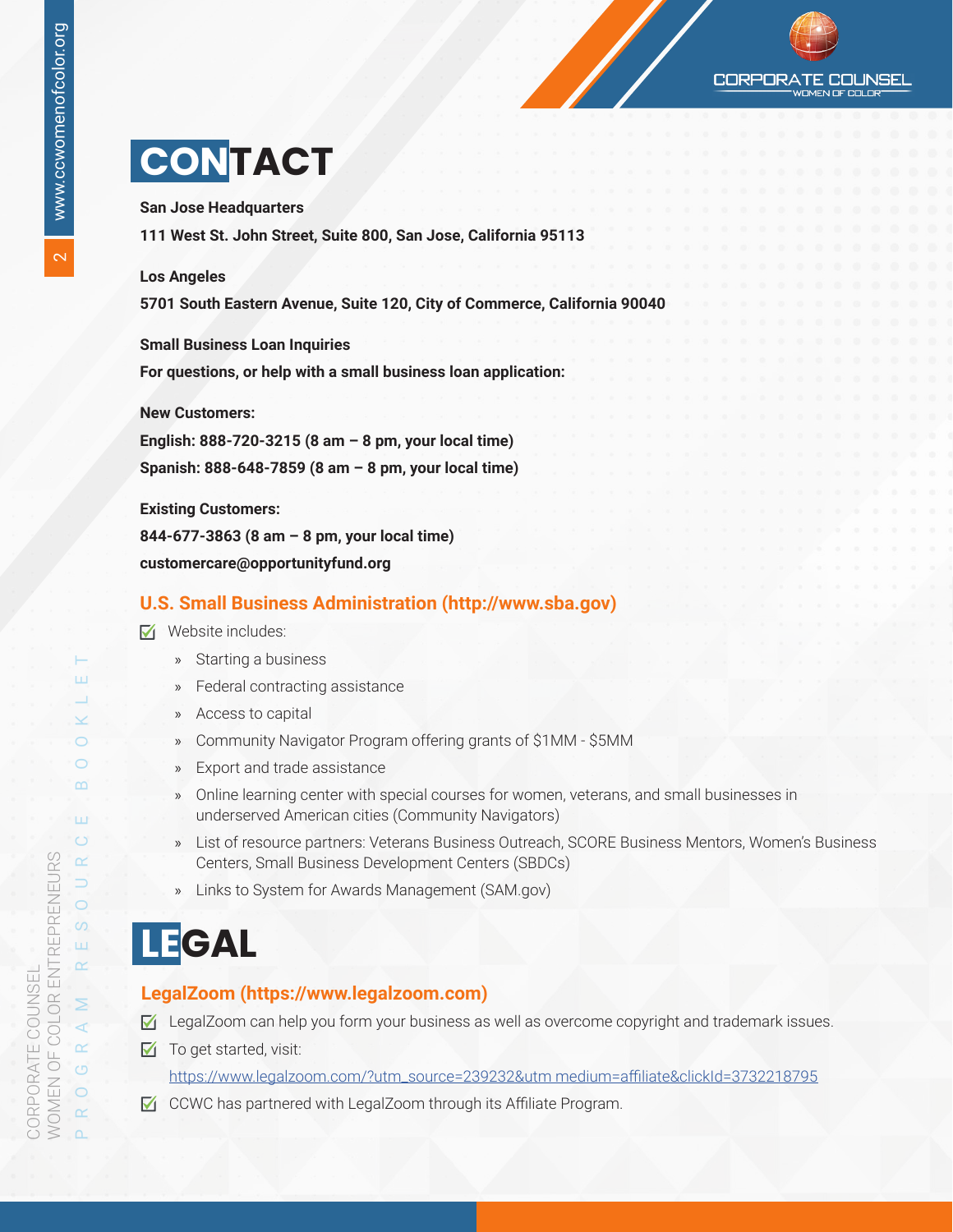# **EDUCATION**

### **LawLine – Helpful ON-DEMAND Videos for Entrepreneurs and Startups**

- ☑ "Forms of Business Organizations" <https://www.lawline.com/course/forms-of-business-organization-update>
- ☑ "Negotiating and Drafting IP Licensing Agreements: Top 10 Pitfalls" <https://www.lawline.com/course/negotiating-drafting-ip-licensing-agreements-top-10-pitfalls-update>
- ☑ "Understanding Trademark Basics" <https://www.lawline.com/course/understanding-trademark-basics-update>
- ☑ "Labor and Employment Law" <https://www.lawline.com/course/labor-and-employment-law-update>

### **Small Business Administration (SBA) – Plan Your Business**

- ☑ "Market Research and Competitive Analysis" <https://www.sba.gov/business-guide/plan-your-business/market-research-competitive-analysis>
- ☑ "Write Your Business Plan" <https://www.sba.gov/business-guide/plan-your-business/write-your-business-plan>
- ☑ "Calculate Your Startup Costs" <https://www.sba.gov/business-guide/plan-your-business/calculate-your-startup-costs>
- ☑ "Establish Business Credit" <https://www.sba.gov/business-guide/plan-your-business/establish-business-credit>
- ☑ "Fund Your Business" <https://www.sba.gov/business-guide/plan-your-business/fund-your-business>
- ☑ "Buying an Existing Business or Franchise" <https://www.sba.gov/business-guide/plan-your-business/buy-existing-business-or-franchise>

### **Barnes & Thornburg LLP (<http://www.btlaw.com>)**

- $\triangledown$  Emerging businesses and technology companies need to get it right right from the startup and protect their investment, intellectual property and assets with a capable team of business advisors. The lawyers at Barnes & Thornburg LLP's Entrepreneurial and Emerging Companies Practice Group can help up and-coming businesses set out on the right path.
- ☑ Website includes on-demand webinars such as "Legal Primer for Black-Owned Small Businesses" ht<tps://btlaw.com/en/insights/videos-and-podcasts/legal-primer-for-black-owned-small-businesses.>
- ☑ Sign up here: <https://insights.btlaw.com/6/468/forms/subscribe.asp.>
- ☑ **Contact:**

**Ms. Jodie Daugherty, CMP**

**Marketing Services Manager**

**Barnes & Thornburg, LLP**

**11 South Meridian Street, Indianapolis, Indiana 46204**

**Phone: (317) 261-7922 or (317) 370-4157**

PROGRAM RESOURCE BOOKLET

 $\circ$  $\circ$ ш

⋖  $\alpha$  $\circ$  $\circ$  $\alpha$ 

 $\alpha$ 

Ш  $\ddot{\circ}$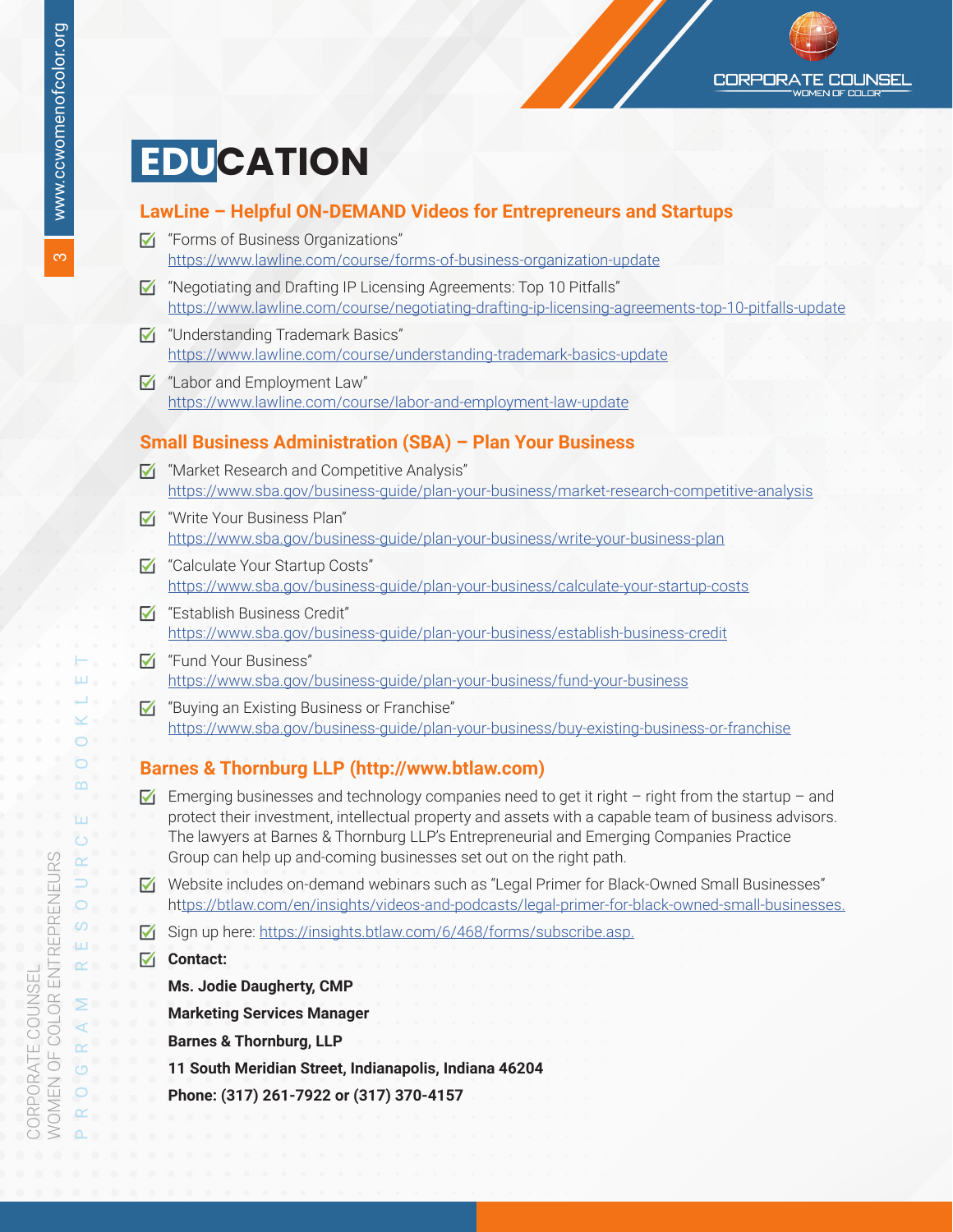## **CERTIFICATION**

### **National Minority Supplier Development Council**

- $\triangledown$  "How to Certify as a Minority-Owned Business" <https://nmsdc.org/mbes/mbe-certification/>
- $\triangledown$  Complete the online application in its entirety. You'll have as long as you need to complete the application and can save each section as you go.
- $\triangledown$  The application fee must be paid online via credit card. Upload the required documentation via the online certification/recertification application and hit "submit" upon completion.
- $\triangledown$  The application will go through a desk audit to ensure it's accurate. Then, all documentation is uploaded and completed, and references are contacted.
- ☑ A-site visit will be performed by an NMSDC Certification Specialist.
- $\triangledown$  The Certification Compliance Committee (CCC) will review the application, supporting documents and site visit. They will make a recommendation to the Board of Directors.
- ☑ The Board of Directors will make the final approval.

## **RESOURCES**

#### **AbilityOne Program [\(http://www.abilityone.gov\)](http://www.abilityone.gov)**

- $\nabla$  The AbilityOne® Program is a federal initiative and the largest source of employment for people who are blind or have severe disabilities. Through a national network of more than 550 nonprofit agencies, the program provides the federal government with products and services at fair market prices. The AbilityOne Program employs nearly 45,000 people who are blind or have severe disabilities and approximately 3,000 veterans, including wounded warriors. Provides SKIL CRAFT® and other AbilityOne products.
- ☑ **Phone: (800) 995-5963 Email: info@abilityone.gov**
- ☑ **For information on becoming an AbilityOne distributor, Contact: Mr. Micheal Jurkowski, Business Management Specialist Phone: (703) 603-2117 Email: mjurkowski@abilityone.gov**

### **Angel Capital Association (<https://www.angelcapitalassociation.org>)**

 $\triangledown$  Angels and entrepreneurs need each other. Although ACA is not a source of capital itself, it is the source of critical information and data that aligns the needs of angels, entrepreneurs, and the startup support community.

### **Billion Dollar Roundtable [\(https://www.billiondollarroundtable.org](https://www.billiondollarroundtable.org))**

 $\triangledown$  The Billion Dollar Roundtable (BDR) was created in 2001 to recognize and celebrate corporations that spent at least \$1 billion on minority and woman-owned suppliers. The BDR promotes and shares best practices in supply chain diversity excellence through the production of white papers. In discussions, the members review common issues, opportunities, and strategies. The BDR encourages corporate entities to continue growing their supplier diversity programs by increasing commitment and spending levels each year. The BDR inducts new members bi-annually.

ш

 $\checkmark$  $\bigcirc$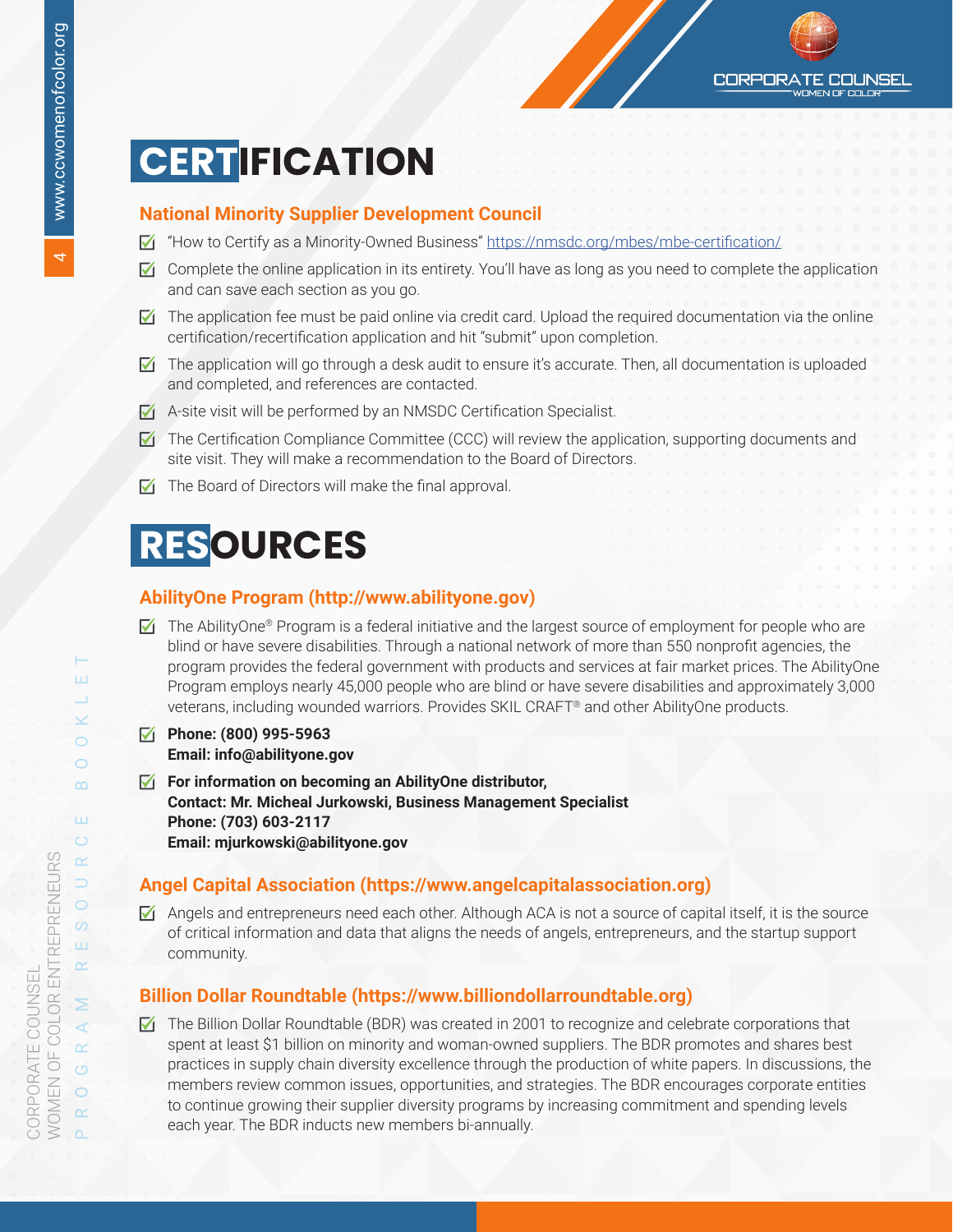- ☑ Website includes:
	- » Communications center with speakers bureau, blog, and newsletter
	- BDR bookcase containing articles, white papers, and contracting resources
	- » Policy Center offering business research, HBCU initiatives, policy papers, and business research
	- » Healthcare suppliers
	- » W/MBE partners, veterans, LGBT and disabled partners
	- » BDR Triad Initiative
- ☑ **Contact: Ms. Sharon Patterson, President and CEO 61 St. Joseph Street, Mobile, Alabama 36602 Phone: (773) 770-8725**

#### **Buy From a Black Woman (www.buyfromablackwoman.org)**

- $\blacktriangleright$  A registered tax-exempt nonprofit 501(c)(3) organization, Buy from A Black Woman ensures that Black women have the necessary tools and resources to be successful. Providing educational programs, an online directory, and funding, the organization continues to grow as a trusted resource that helps Black women in business.
- ☑ **Contact: 848 Oglethorpe Ave, SW #10873, Atlanta, GA 30310 Email: info@buyfromablackwoman.org**
- ☑ Website includes:
	- » Schedule of online events providing information on various aspects of business operations
	- » YouTube channel containing videos on various aspects of business operations
	- » Planning and analysis worksheets for business owners
	- » Searchable online directory of businesses operated by Black women
	- Links to Buy from A Black Woman TV on Instagram

#### **National Black Chamber of Commerce [\(http://www.nationalbcc.org](http://www.nationalbcc.org))**

- $\blacksquare$  The National Black Chamber of Commerce® is dedicated to economically empowering and sustaining African American communities through entrepreneurship and capitalist activity within the United States and throughout the Black Diaspora.
- ☑ Diversity Recruiting Center, a job opportunities database
	- » BDR Triad Initiative [\(https://diversityrecruitingcenter.com/\)](https://diversityrecruitingcenter.com/)

#### **National Minority Supplier Development Council (NMSDC) [\(http://www.nmsdc.org\)](http://www.nmsdc.org)**

☑ The National Minority Supplier Development Council is comprised of 23 Regional Councils, 12,000 minority businesses, and over 400 national corporate members, including most of America's largest publicly-owned, privately-owned, and foreign-owned companies, as well as universities, hospitals, and other buying institutions. The National Minority Supplier Development Council advances business opportunities for certified minority business enterprises and connects them to corporate members.

PROGRAM RESOURCE BOOKLET

⋝  $\prec$  $\alpha$  $\circ$  $\circ$  $\alpha$ 

 $\alpha$ ⊃  $\circ$  $\infty$ Ш

TП  $\ddot{\circ}$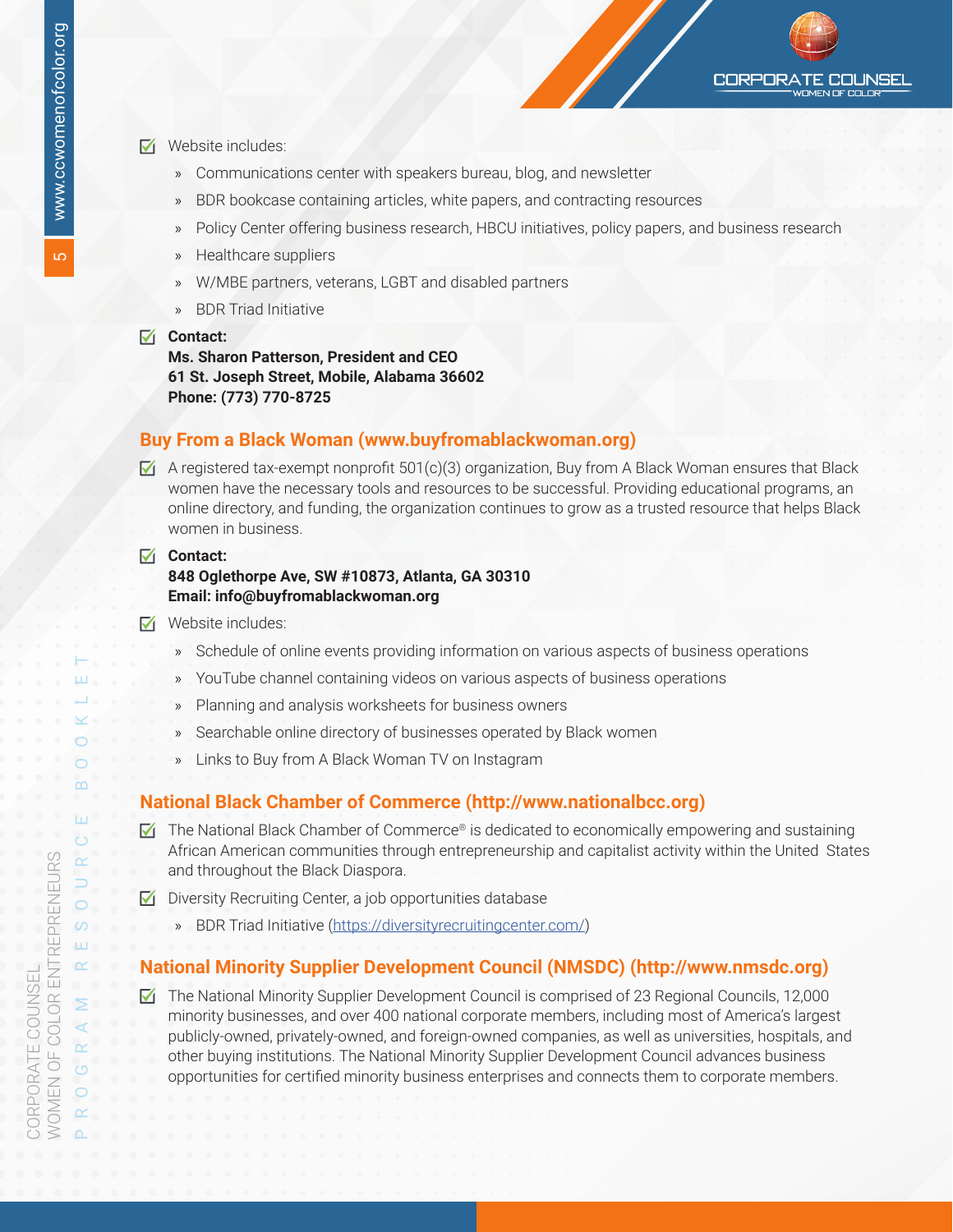**CORPORA** COI INSEL

- ☑ Website includes:
	- » NMSDC annual reports
	- » MBE Certification information
	- » MBE E-Marketplace
	- » "Advancing Black Entrepreneurs" video sessions by Chase for Business
	- » Check-Mate certified-MBE supplier database
	- » Events calendar
	- » Media: newsletter, videos, articles
	- » Regional affiliate listings
	- » Programs:
		- Enterprise Learning
		- Global Link International Program
		- Corporate Plus Program
		- Growth Initiative (access to equity capital from institutional investors)
		- CPO (Chief Procurement Officer) Summit
- ☑ **Contact:**

**Ms. Adrienne Trimble, President and CEO 1359 Broadway, 10th Floor, Suite 1000, New York, New York 10018 Phone: (212) 944-2430**

#### **U.S. Small Business Administration (http://www.sba.gov)**

- $\nabla$ i Website includes:
	- » Access to capital
	- » Community Navigator program offering grants of \$1MM-\$5MM
	- » Online learning center with special courses for women, veterans, and small businesses in underserved American cities (Community Navigators)
	- » "Starting a Business"
	- Federal contracting assistance
	- Export and trade assistance
	- » List of resource partners:
		- Veterans Business Outreach
		- SCORE Business Mentors
		- Women's Business Centers
		- Small Business Development Centers (SBDCs)
	- » Links to System for Awards Management (SAM.gov)

#### **Urban Chamber of Commerce [\(http://www.urbanchamber.org\)](http://www.urbanchamber.org)**

☑ Membership is open to entrepreneurs across the nation

6

H ш

 $\checkmark$  $\bigcirc$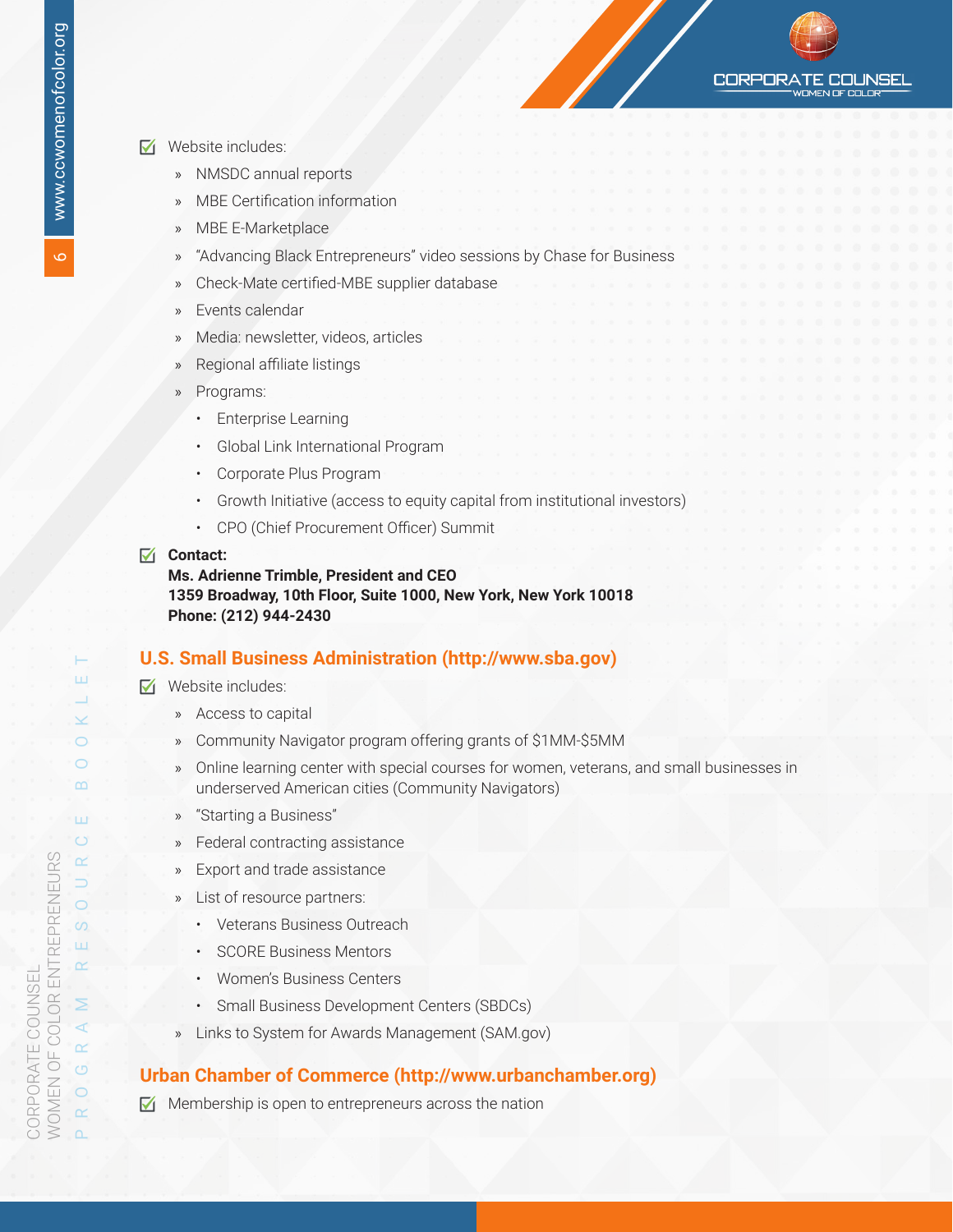- ☑ Website includes:
	- » Urban Chamber of Commerce Business Development Center (business incubator)

**CORPORATE** 

**COUNSEL** 

- » Calendar of Urban Chamber of Commerce events
- Regional business directory

#### ☑ Programs:

- » Annual Business Pitch competition and workshop
- » Capital Connections: Access to Capital Event
- » Contract Connections
- Partnership with Nevada Grow program
- » Information Technology Roundtable
- » Resources:
	- Job listings
	- Digital library (business videos)
	- Business resource listing
	- Profit Chamber business solutions

#### ☑ **Contact:**

**Mr. Kenneth Evans, President 1951 Stella Lake Street, Suite 26, Las Vegas, Nevada 89106 Phone: (702) 648-6222 Email: info@urbanchamber.org**

#### **Western Regional Minority Supplier Development Council [\(https://wrmsdc.org](https://wrmsdc.org))**

- ☑ Western Regional Minority Supplier Development Council (WRMSDC) is one of 23 affiliates of the National Minority Supplier Development Council (NMSDC), a nonprofit corporate membership organization that advances business opportunities for its certified African American, Asian Indian, Asian American/Asian Pacific Islander, Latino and Afro-Brazilian, Native American, and Native Hawaiian business enterprises and connects them to its corporate members. One of the country's leading corporate membership organizations, NMSDC was chartered in 1972 to provide increased procurement and business opportunities for minority businesses of all sizes.
- ☑ WRMSDC provides minority businesses with access to:
	- » Buyers, bids, and contracts
	- Business events (expos, seminars, matchmakers)
	- Education and training
	- » Nationally-recognized ethnic minority business certification
- ☑ Corporate members have access to:
	- » Certified minority suppliers in diverse industries
	- » Supplier referrals
	- » RFP & contract distribution outlets
	- Business events & private VIP events
	- Supplier diversity program development

PROGRAM RESOURCE BOOKLET

 $\circ$  $\circ$ D.

⋝  $\overline{a}$ 

 $\circ$  $\circ$  $\alpha$ 

 $\overline{m}$ 

 $\ddot{\circ}$ 

 $\overline{\alpha}$